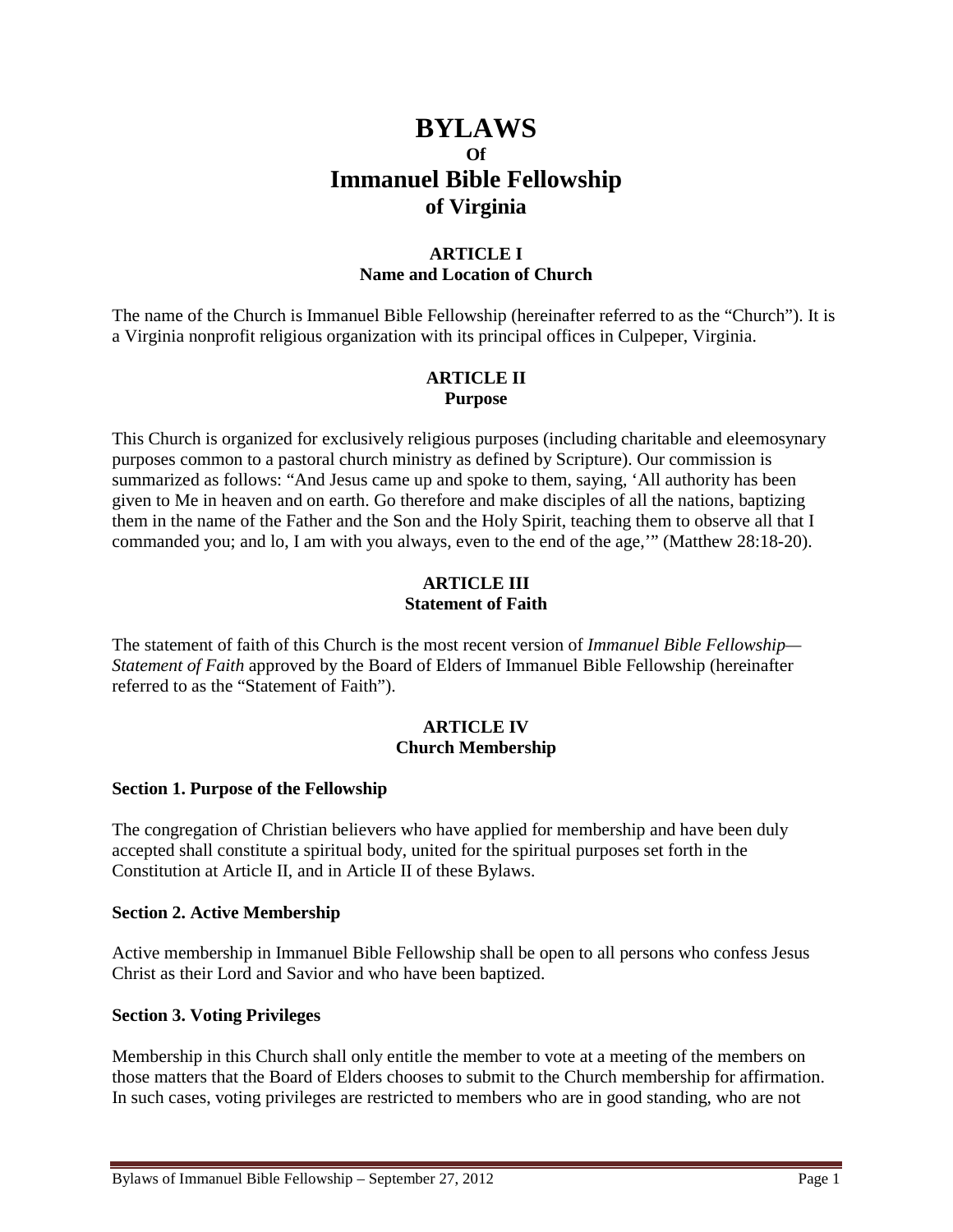under any disciplinary action, and who have passed their sixteenth (16) birthday. Membership shall not be assignable inter vivos by any member nor shall membership vest to any personal representative, heir, or devisee.

Those admitted to church membership do not constitute a legislative body, cannot pass resolutions binding upon the Church, nor shall they have any equity in the real property of the Church, or rights to vote on its disposal. Said property of the Church is dedicated to religious and charitable purposes as outlined in the Constitution of Immanuel Bible Fellowship.

# **Section 4. Applications for Membership**

All requests for membership shall be made to an Elder. Upon making such a request, the person shall be given an application for membership, along with a copy of the Statement of Faith and a copy of the Bylaws. An Elder shall meet with the applicant following receipt of the application. Each applicant shall assent to the Statement of Faith, subscribe to the Bylaws, and shall testify publicly before a duly appointed Committee of the Elders, per Article V, Section 17 of these Bylaws, at a regularly held meeting for prospective members.

# **Section 5. Denial of Membership**

If, upon review of an application for membership or after meeting with a prospective member, the Board of Elders determines that the applicant does not confess Jesus Christ as his or her Lord and Savior, or that there is a lack of evidence of a godly lifestyle, membership shall be denied. The decision made by the Board shall be final and there shall be no appeal to any court from that decision. Reapplication will be considered if the aforementioned reasons for denial have been resolved.

# **Section 6. Admission of Applicants**

Applicants admitted to membership shall, if possible, present themselves at a worship service designated by the Board of Elders, at which service such applicants shall publicly affirm their membership commitment and be publicly acknowledged as members.

# **Section 7. Responsibilities of Members**

Members shall seek to exercise their spiritual gifts for the mutual benefit of all (e.g., regular attendance, financial support, evangelism, hospitality, etc.) the Church body and shall submit to the loving rule of the Elders.

# **Section 8. Church Discipline**

(a) The threefold purpose of church discipline is to glorify God by maintaining purity in the local church (1 Corinthians 5:6), to edify believers by deterring sin (1 Timothy 5:20), and to promote the spiritual welfare of the offending believer by calling him or her to return to a biblical standard of doctrine and conduct (Galatians 6:1).

(b) Members of this Church and all other professing Christians who attend or fellowship with this Church who err in doctrine, or who engage in conduct that violates Scripture as determined by the Board of Elders, shall be subject to church discipline, including dismissal according to Matthew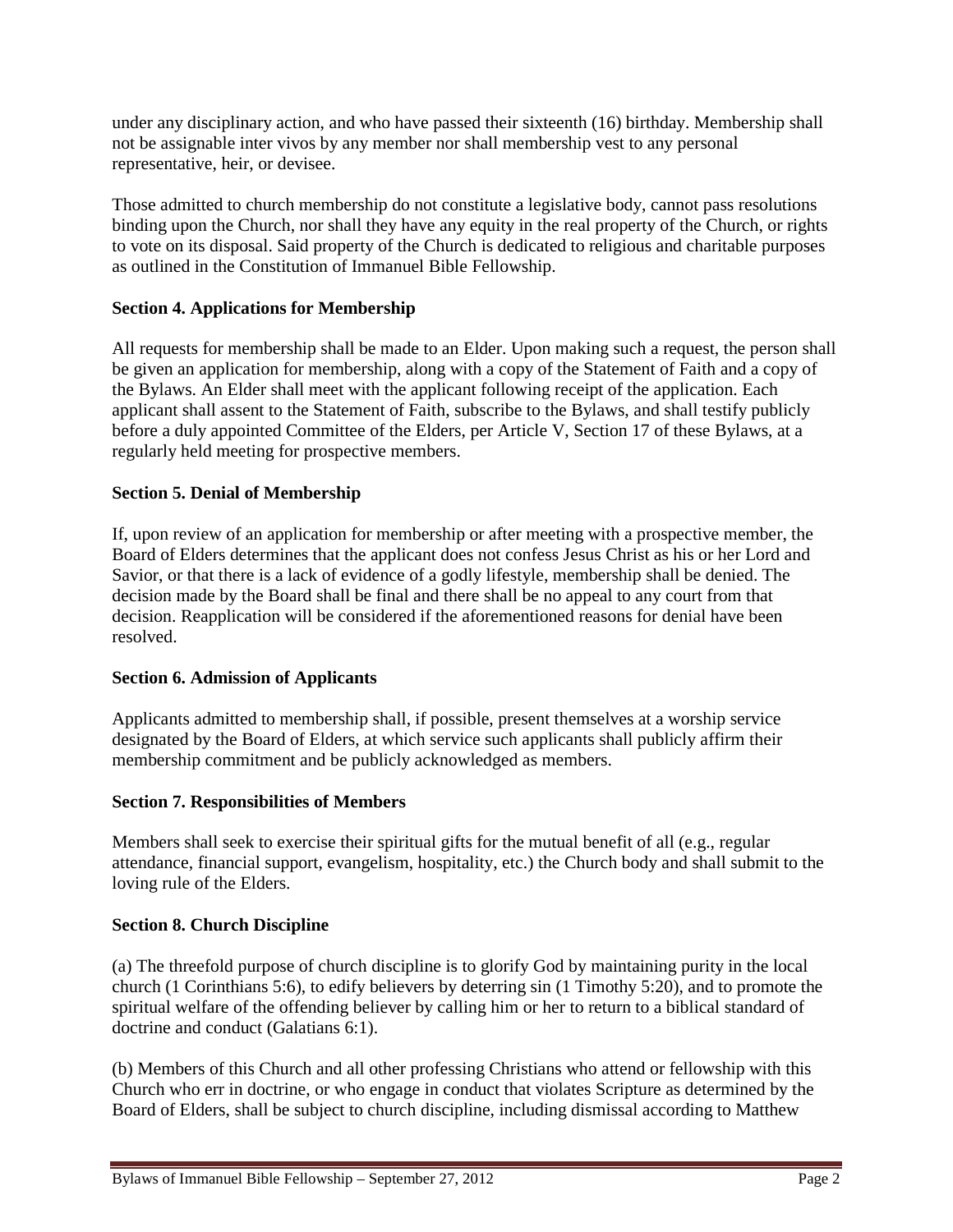18:15-18. Before such dismissal, however, (1) it shall be the duty of any member of this Church who has knowledge of the erring individual's heresy or misconduct to warn and correct such erring individual in private, seeking his or her repentance and restoration. If the erring individual does not heed this warning, then (2) the warning member shall again go to the erring individual, seeking his or her repentance, but accompanied by one or two individuals who shall confirm that the sin has occurred or is continuing to occur, and/or that the erring individual has been appropriately confronted and has refused to repent. The first and second warnings may occur with no specified time interval. If the erring individual still refuses to heed this warning, then (3) it shall be brought to the attention of the Board of Elders (or a duly appointed Committee of the Board, per Article V, Section 17 of these Bylaws, at the sole discretion of the Board). If the Board of Elders (or a duly appointed Committee of the Board, per Article V, Section 17 of these Bylaws, at the sole discretion of the Board) determines—after thorough investigation in accord with the procedures prescribed by pertinent Scripture, including Matthew 18:15-18, 1 Timothy 5:19—that there is corroborating evidence that the erring individual has sinned or is continuing to sin, that he or she has been appropriately confronted, and that he or she has refused to repent, then the Elders shall inform the Church and the congregation thereof in order that the Church may call the erring individual to repentance. If the erring individual demonstrates repentance, then notice to that effect may be given at a regularly scheduled worship service. If, however, the erring individual does not repent in response to the Church in its collective call to repentance, then (4) he or she shall be publicly dismissed from the fellowship and/or membership of the Church and the congregation thereof. If the erring individual, after such dismissal, heeds the warning, demonstrates repentance, and requests reinstatement before the Board of Elders (or a duly appointed Committee of the Board, per Article V, Section 17 of these Bylaws, at the sole discretion of the Board), then he or she shall be publicly restored to all the rights, duties, privileges, and responsibilities of fellowship and/or membership.

(c) Notwithstanding the foregoing, the Elders in the exercise of their discretion may proceed directly to the third stage of church discipline, (i.e., the informing of the Church and the congregation thereof in order that the Church may call the erring individual to repentance) or to the fourth stage of church discipline, (i.e., the dismissal from the fellowship and/or membership of the Church) when one or more of the following have occurred:

(i) Where the transgression and the refusal to repent have been public, i.e. openly and to the offense of the whole Church (1 Cor. 5:1-5);

(ii) Where the disciplined party has taught or otherwise disseminated doctrine deemed false or erroneous by the Elders, then chosen to disregard the direction and reproof of the Elders (Romans 16:17); or

(iii) Where the disciplined party has been warned twice to cease from factious and divisive conduct and has chosen to disregard that warning (Titus 3:10-11).

(d) The members of this Church, and all other professing Christians who regularly attend or fellowship with this Church, agree that there shall be no appeal to any court because of the dismissal or because of public statements to the congregation at the third or fourth stages of church discipline. Members, who are under discipline by the Church, as defined in the previous paragraphs, forfeit and waive the right to resign from this Church. Resignations from membership are possible only by members who are in good standing and who are not under any disciplinary action.

(e) Separate and apart from the process of church discipline, but subject to the discretion and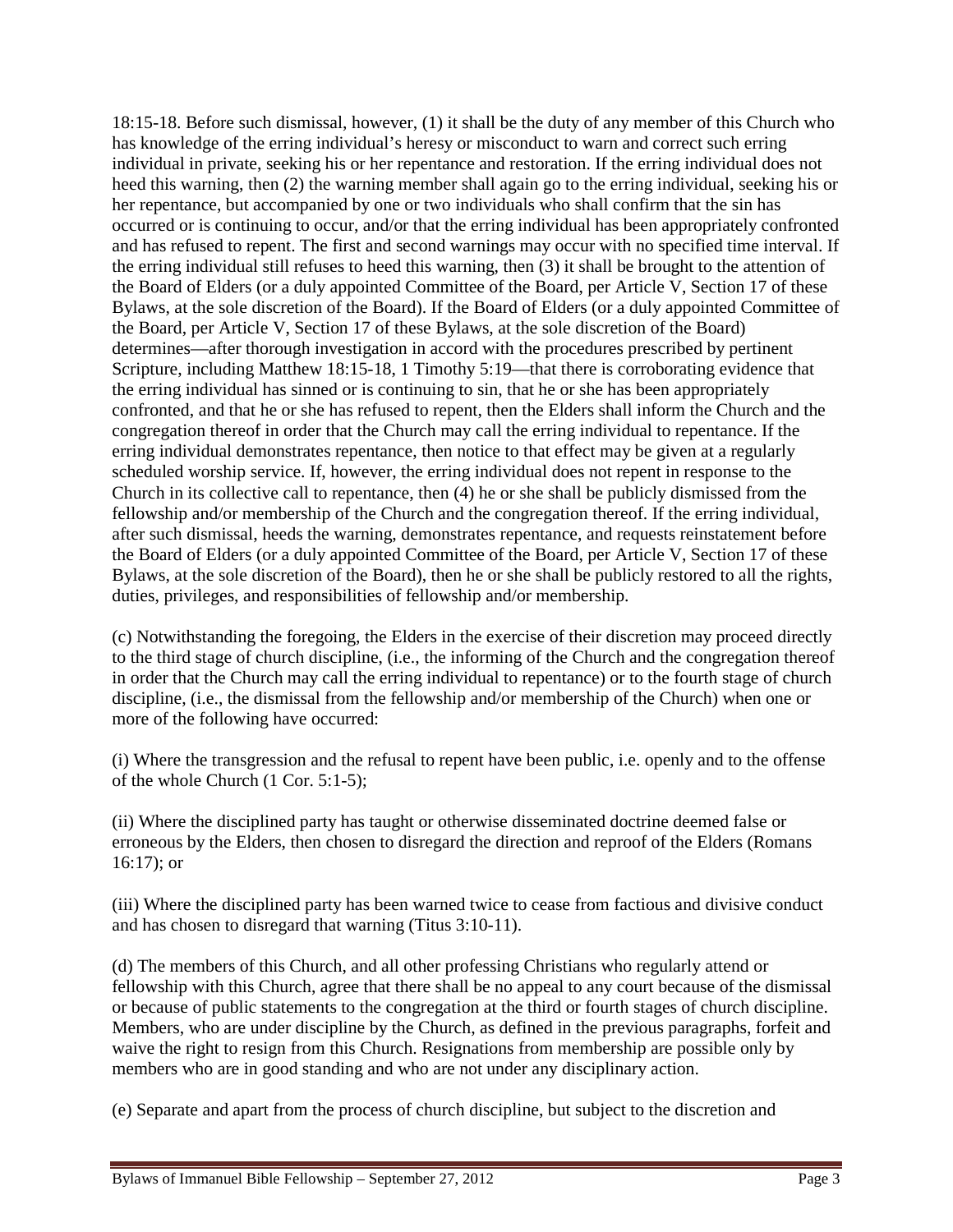approval of the Elders (or a duly constituted subcommittee thereof), a member, non-member regular attendee, or other individual may be notified that he or she is not to be present upon Church premises for such a period of time as is deemed necessary for the safety and well-being of others on Church premises. Such required absence may, but need not, be concurrent with church discipline of that person.

(f) Separate and apart from the process of church discipline, but subject to the discretion and approval of the Elders (or a duly constituted subcommittee thereof), the names of any members may be removed from the membership rolls for consistent non-attendance.

# **Section 9. Regular Meeting**

Vacant.

# **Section 10. Special Meetings**

Special meetings of the members may be called at any time by order of the Pastor-Teacher, the Chairman or Vice-Chairman of the Board of Elders, or by a quorum of the members of the Board of Elders.

# **Section 11. Notice of Meetings**

Notice of regular meetings shall be given from the pulpit by the Pastor for two successive Sundays prior to the meeting. In addition reasonable effort will be made to notify all members. Notice of special meetings shall be given from the pulpit at least seven (7) days prior to the meeting.

# **Section 12. Quorum**

At all meetings of the members, whether regular, special or adjourned, the members present shall constitute a quorum for the transaction of business.

# **ARTICLE V Elders**

# **Section 1. Powers**

Subject to the limitations of the Constitution and these Bylaws, all the activities and affairs of the Church shall be exercised by or under the direction of the Board of Elders, who are responsible for shepherding, having oversight of the flock, and for the spiritual welfare of the Church. Without prejudice to such general powers, but subject to these same limitations, it is hereby expressly declared that the Board shall have the following powers in addition to the other powers enumerated by these Bylaws:

(a) To select and remove all the officers, agents, Elders, staff, and employees of the Church; prescribe such duties for them consistent with the Scriptures, with law, with the Constitution of the Church, or with these Bylaws; and fix the terms of their offices and their compensation.

(b) To make such disbursements from the funds and properties of the Church as are required to fulfill the purposes of this Church as are more fully set out in the Constitution of the Church, thereof, and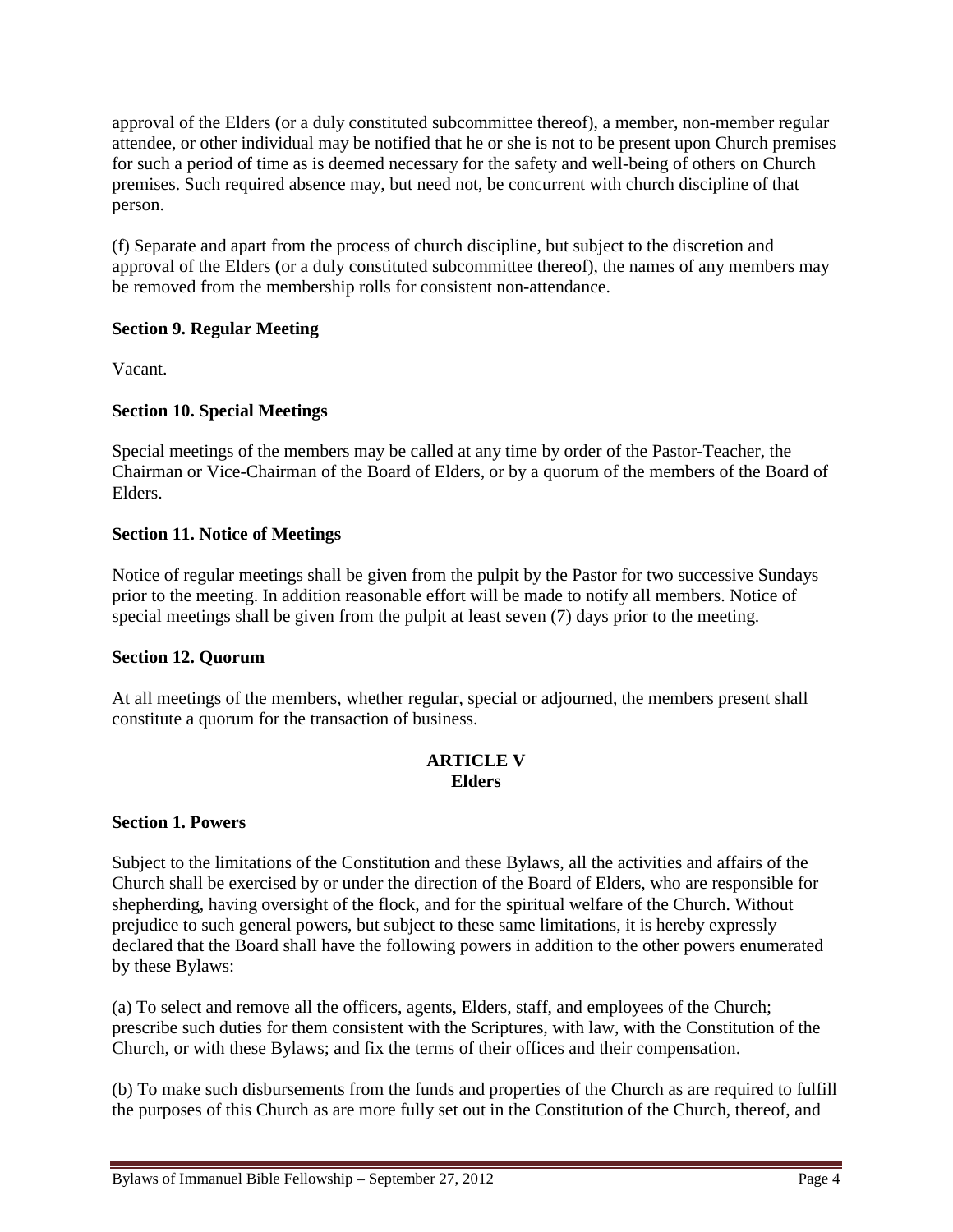generally to conduct, manage, and control the activities and affairs of the Church and to make such rules and regulations consistent with the Scriptures, with law, with the Constitution of the Church, or with these Bylaws, as they may deem best.

(c) To establish policies and practices for the Church consistent with the purposes of this Church.

(d) To assist the Pastor-Teacher in the administration of the ordinances of baptism and the Lord's Table.

(e) To borrow money and incur indebtedness for the purposes of the Church and to cause to be executed and delivered, in the Church's name, promissory notes, bonds, debentures, deeds of trust, mortgages, pledges, hypothecations, or other evidences of debt and securities.

(f) To carry on a business and apply any such profit that results from the business activity in which it may legally engage.

# **Section 2. Number of Elders**

The number of Elders shall not be less than two. If unforeseen circumstances cause the number of Elders to decrease to only one, the remaining Elder retains his powers and will assign another qualified man to serve as Elder as expeditiously as possible. Under no circumstances will a biblically unqualified man be selected.

# **Section 3. Nomination, Selection, and Tenure of Office**

Elders in Immanuel Bible Fellowship are appointed for life. Their tenure in the office of Elder ends either at death, at transfer of membership to another church, at resignation, or by disqualification. Selection of Elders is determined solely by the Board of Elders as they take into consideration the input of the whole congregation and weigh the man's qualifications against the Biblical criteria.

# **Section 4. Qualifications**

Each member of the Board of Elders must be an active member of this Church, be in full agreement with the Statement of Faith, and be a man who possesses the qualifications described in 1 Timothy 3:1-7 and Titus 1:6-9. He shall be:

- (a) Blameless as a steward of God; above reproach (1 Timothy 3:2; Titus 1:6-7)
- (b) Husband of one wife; a one-woman man (1 Timothy 3:2; Titus 1:6)
- (c) Temperate, sober, vigilant (1 Timothy 3:2)
- (d) Sober-minded, prudent (1 Timothy 3:2; Titus 1:8)
- (e) Of good behavior; orderly, respectable (1 Timothy 3:2)
- (f) Given to hospitality (1 Timothy 3:2; Titus 1:8)
- (g) Apt to teach; able to teach; he can exhort believers and refute false teaching (1 Timothy 3:2;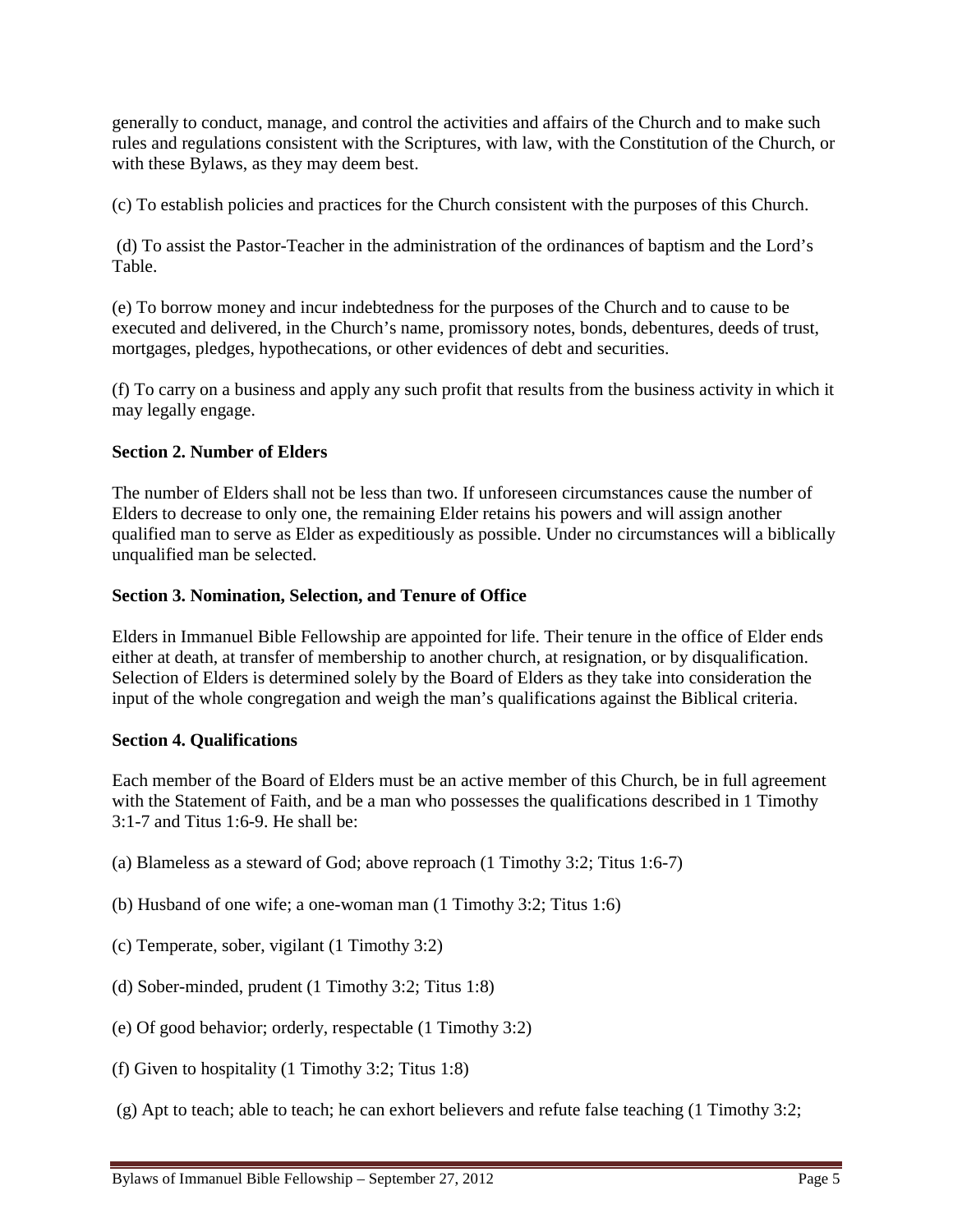Titus 1:9)

- (h) Not given to wine (1 Timothy 3:3; Titus 1:7)
- (i) Not violent; not pugnacious (1 Timothy 3:3, Titus 1:7)
- (j) Patient, moderate, forbearing, gentle (1 Timothy 3:3)
- (k) Not a brawler; un-contentious; not soon angry or quick-tempered (1 Timothy 3:3; Titus 1:7)
- (l) Not covetous; not a lover of money; not greedy of base gain (1 Timothy 3:3, Titus 1:7)

(m) Rules well his own house; his children are faithful, not accused of rebellion to God (1 Timothy 3:4; Titus 1:7)

- (n) Not a novice; not a new convert (1 Timothy 3:6)
- (o) Has a good report or reputation with outsiders (1 Timothy 3:7)
- (p) Not self-willed (Titus 1:7)
- (q) A lover of good men and things (Titus 1:8)
- (r) Just, fair (Titus 1:8)
- (s) Holy, devout (Titus 1:8)
- (t) Self-controlled (Titus 1:8)

# **Section 5. Vacancies**

Any Elder may resign effective upon giving written notice to the Chairman of the Board or the Secretary of the Board, unless the notice specifies a later time for the effectiveness of such resignation. If the resignation is to take effect at some future time, a successor may be selected before that time. Elders are not appointed to fill vacancies. They are selected based upon qualification. If an Elder is removed from office for any reason, his position might not be filled. Additions to the Board of Elders are determined based upon qualification, not need.

# **Section 6. Removal of Elders**

Any Elder may be removed from office at any regular or special meeting of the Board of Elders if he is found to be physically or mentally incapacitated or spiritually unqualified (according to pertinent Scripture, including 1 Timothy 3:1-7 and Titus 1:5-9), after a thorough corroborating investigation by the Elders (or a duly appointed Committee of the Board, per Article V, Section 17 of these Bylaws, at the sole discretion of the Board), in accord with the procedures prescribed by pertinent Scripture, including Matthew 18:15-18 and 1 Timothy 5:19. When an Elder is removed because of sin that is deemed sufficient to disqualify him from shepherding, and if he refuses to repent from that sin, the removal shall be accompanied by a public rebuke, and notice shall be made before the church and the congregation thereof as prescribed in 1 Timothy 5:20.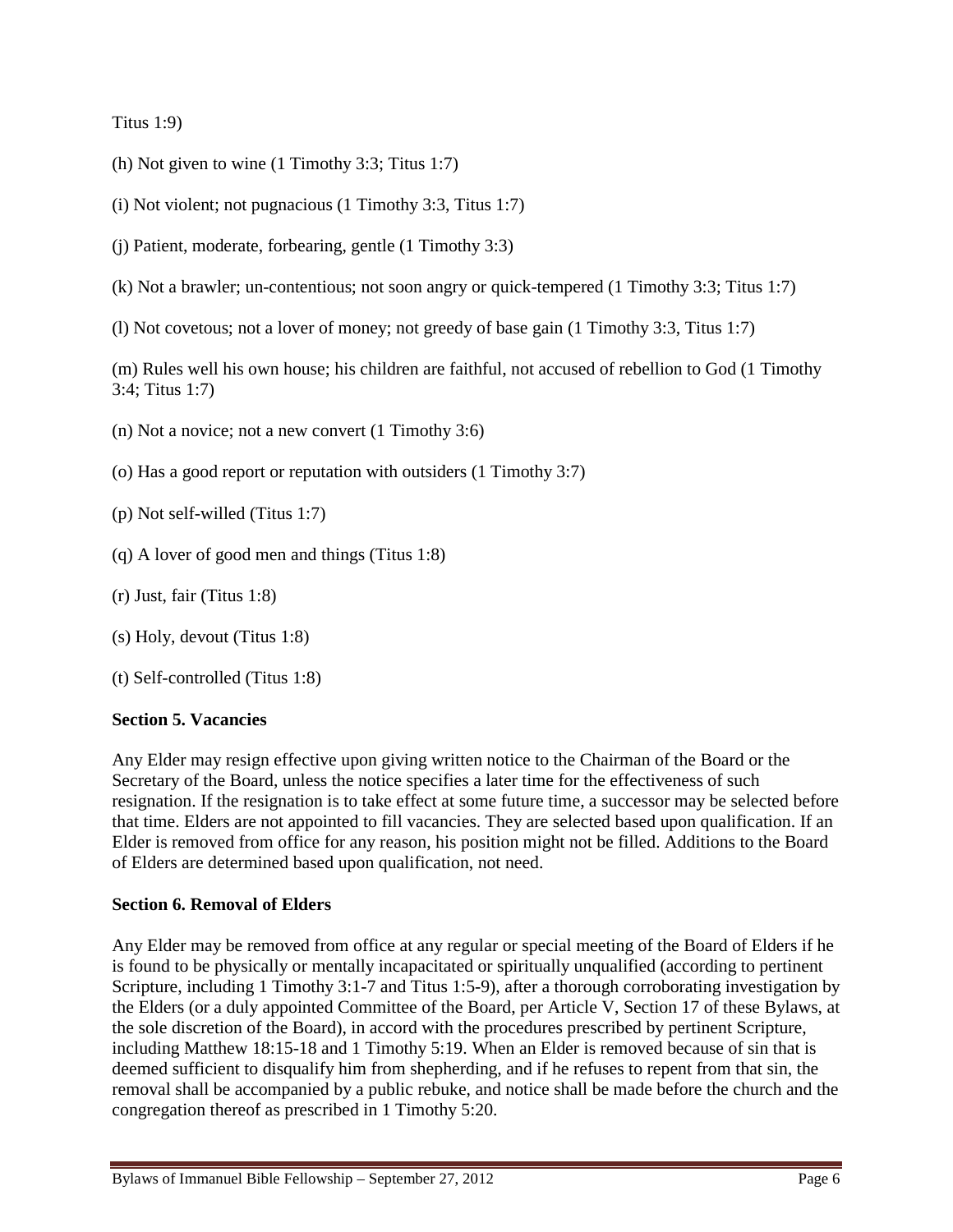# **Section 7. Place of Meetings**

Notwithstanding anything to the contrary provided in these Bylaws, any meeting (whether regular, special, or adjourned) of the Board of Elders of the Church may be held at any place within or without the State of Virginia.

# **Section 8. Regular Meetings**

Regular meetings of the Board shall be held without call or notice on the second Monday of each month, unless otherwise modified by the Board. Individual Church members who so request in advance, or are invited by the Board of Elders, shall be received for short presentations of items of concern.

# **Section 9. Special Meetings**

Special meetings of the Board of Elders may be called at any time by order of the Senior Pastor or Chairman or Vice-Chairman or the Secretary of the Board of Elders or by a quorum of the members of the Board of Elders.

# **Section 10. Notice of Special Meetings**

Special meetings of the Board shall be held after each Board member is given notice of the time and place of the meeting.

# **Section 11. Quorum**

When a majority of the Board of Elders is present in a meeting, it constitutes a quorum of the Board of Elders, provided such a majority shall constitute either one-third of the authorized number of Elders or at least two Elders, whichever is larger, or unless the authorized number of Elders is only one. A majority of the Elders present, whether or not a quorum is present, may adjourn any meeting to another time and place. Whenever the matter to be considered concerns calling or dismissing an Elder, or buying or selling real estate, a quorum shall consist of not less than two-thirds of the members of the Board. Except as the Constitution of Immanuel Bible Fellowship or these Bylaws may provide, the act or decision done or made by the Elders present at a meeting duly held at which a quorum is present shall be the act of the Board of Elders.

# **Section 12. Participation in Meetings by Conference Telephone**

Members of the Board may participate in a meeting through use of conference telephone or similar communications equipment, provided such equipment does not hinder participation by any member.

# **Section 13. Adjournment**

A majority of the Elders present may adjourn any Elders' meeting to another time and place.

# **Section 14. Action Without Meeting**

Any action required or permitted to be taken by the Board may be taken without a meeting if all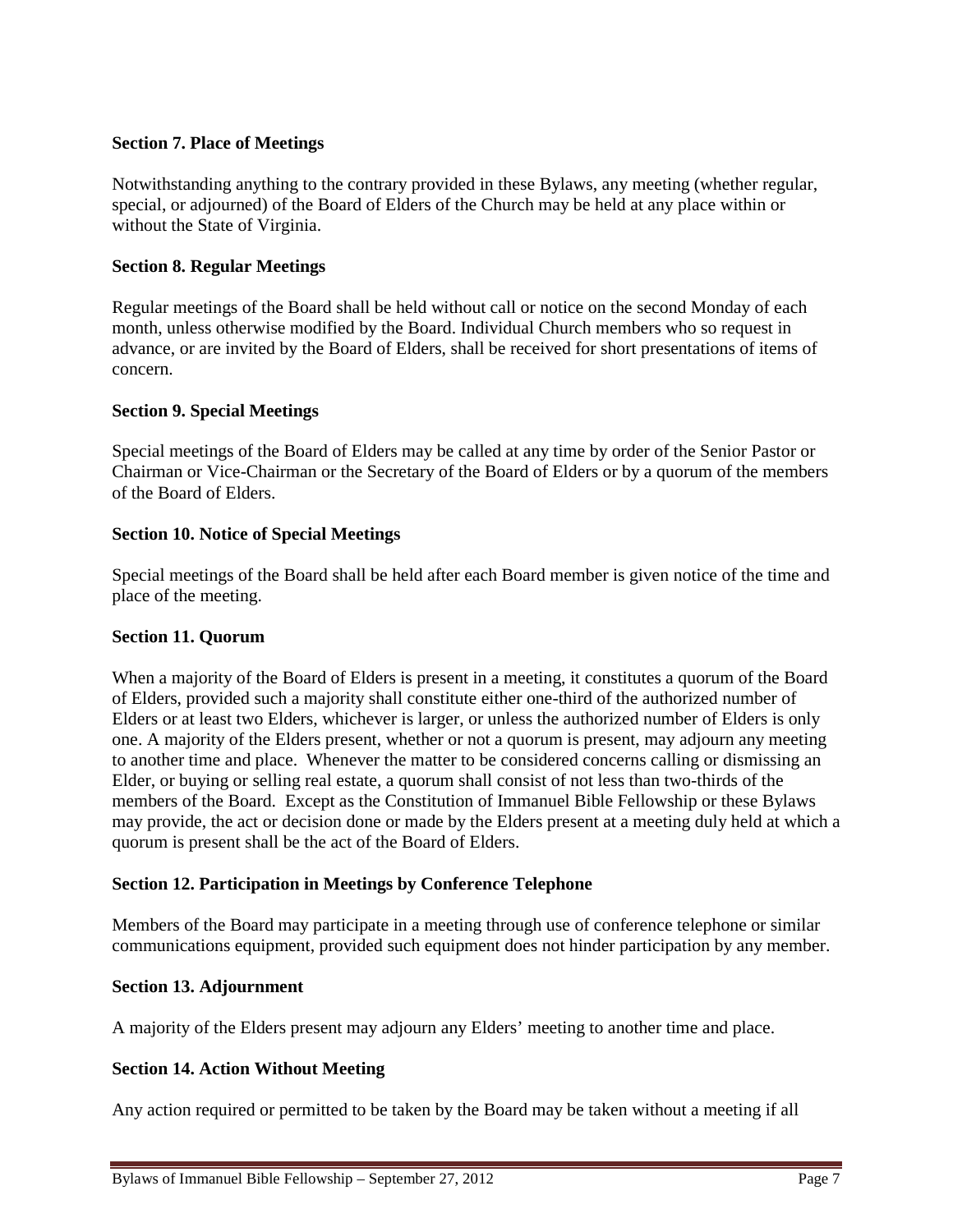members of the Board shall individually or collectively consent in writing to a duly prepared resolution to such action. Such consent or consents shall have the same effect as a unanimous vote of the Board and shall be documented by attaching the signed resolution with the minutes of proceedings of the Board.

# **Section 15. Rights of Inspection**

Every Elder shall have the absolute right at any reasonable time to inspect and copy all books, records, and documents of every kind and to inspect the physical properties of the Church of which such person is an Elder, for a purpose reasonably related to such person's interest as an Elder.

# **Section 16. Decisions of the Board of Elders**

Decisions shall be reached after prayerful consideration by unanimous vote in a spirit of humility, with each Elder regarding one another before himself. In the case of the removal of a disqualified Elder the Elder under question shall have no vote.

# **Section 17. Committees**

Committees of the Board may be appointed by resolution passed by a unanimous vote of a majority of the whole Board. Committees shall be composed of two or more members of the Board and shall have such powers of the Board as may be expressly delegated to it by resolution of the Board of Elders, except with respect to:

- (a) The filling of vacancies on the Board or on any committee.
- (b) The amendment or repeal of Bylaws or the adoption of new Bylaws.
- (c) The amendment or repeal of any resolution of the Board.
- (d) The appointment of other committees of the Board or the members thereof.
- (e) The approval of any self-dealing transaction.

The Board shall have the power to prescribe the manner in which proceedings of any such committee shall be conducted. In the absence of any such prescription, such committee shall have the power to prescribe the manner in which its proceedings shall be conducted. However, the establishment of quorums and a need for a unanimous vote shall apply to all committees. Unless the Board or such committee shall otherwise provide, the regular and special meetings and other actions of any such committee shall be governed by the provision of this Article applicable to meetings and actions of the Board. Minutes shall be kept of each meeting of each committee.

# **Section 18. Fees and Compensation**

Elders (as such) shall not receive any stated or fixed salary for their services; however, nothing herein contained shall be construed to preclude any Elders from serving the Church in any other capacity and receiving compensation. Any person receiving compensation directly or indirectly from Immanuel Bible Fellowship shall not be in a position to determine the nature or amount of said compensation.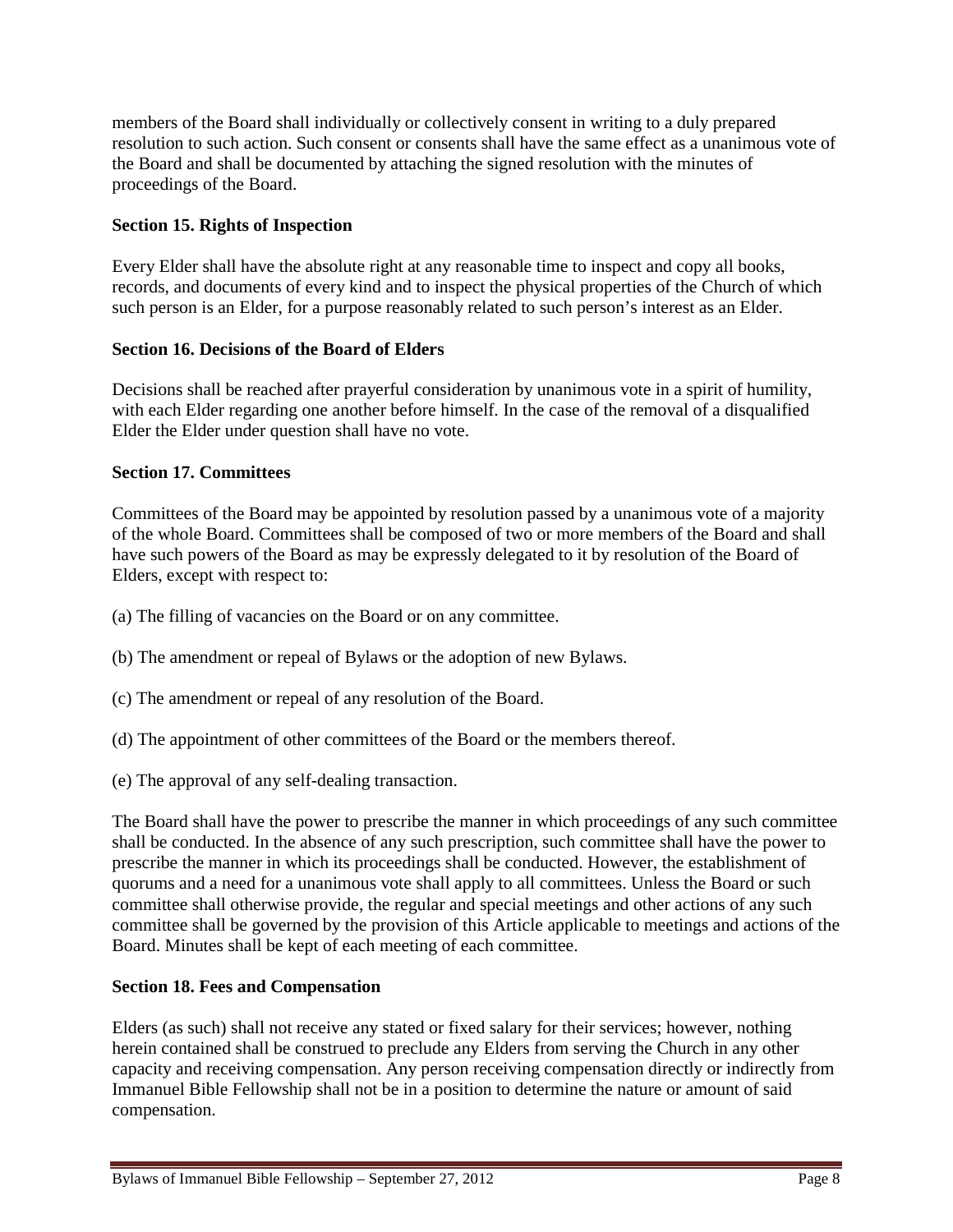# **ARTICLE VI Other Councils and Committees**

### **Section 1. Deacons**

The Deacons shall consist of members possessing the qualifications described in 1 Timothy 3:8-13. They shall be men appointed by the Board. The Deacons shall assist the Elders in ministering to the saints, assist at the Lord's Table and baptismal services, and perform other duties as assigned by the Board of Elders. A Deacon shall be a man of dignity, not double-tongued, not addicted to much wine, not fond of sordid gain, holding to the mystery of the faith with a clear conscience, first tested and found above reproach. Their wives must also be dignified, not slanderers, but sober-minded, faithful in all things (1 Timothy 3:11).

#### **Section 2. Councils and Committees**

To promote efficient handling of Board matters, the Board may appoint various councils and committees from within its membership, the staff, and from the Church at large. These councils and committees shall perform tasks solely in accordance with the duties and with powers specifically delegated by the Board. The general functions of councils and committees are:

(a) To bring considered recommendations to the Board concerning ministries.

(b) To provide a wider base of counsel to the Elders having the oversight of specific ministries.

All councils and committees shall exist for the period specified by the Board and may be dissolved at any time at the discretion of the Board.

#### **Section 4. Vacancies**

In the event any of the above-mentioned offices becomes vacant, the Board of Elders may fill such vacancies.

# **ARTICLE VII Officers**

#### **Section 1. Officers**

The officers of the Church shall be a Chairman, a Vice-Chairman, a Secretary, and a Treasurer. The Church may also have, at the discretion of the Board of Elders, other officers as may be appointed in accordance with the provisions of Section 3 of this Article. All officers must be a member of the Church's Board of Elders in accordance with the provisions of Article V.

#### **Section 2. Election**

The officers of the Church, except such officers as may be appointed in accordance with the provisions of Section 3 or Section 5 of this Article, shall be chosen annually by, and shall serve at, the pleasure of the Board of Elders. Each officer shall hold his office until he shall resign, be removed, or become otherwise disqualified to serve, or until his successor shall be appointed and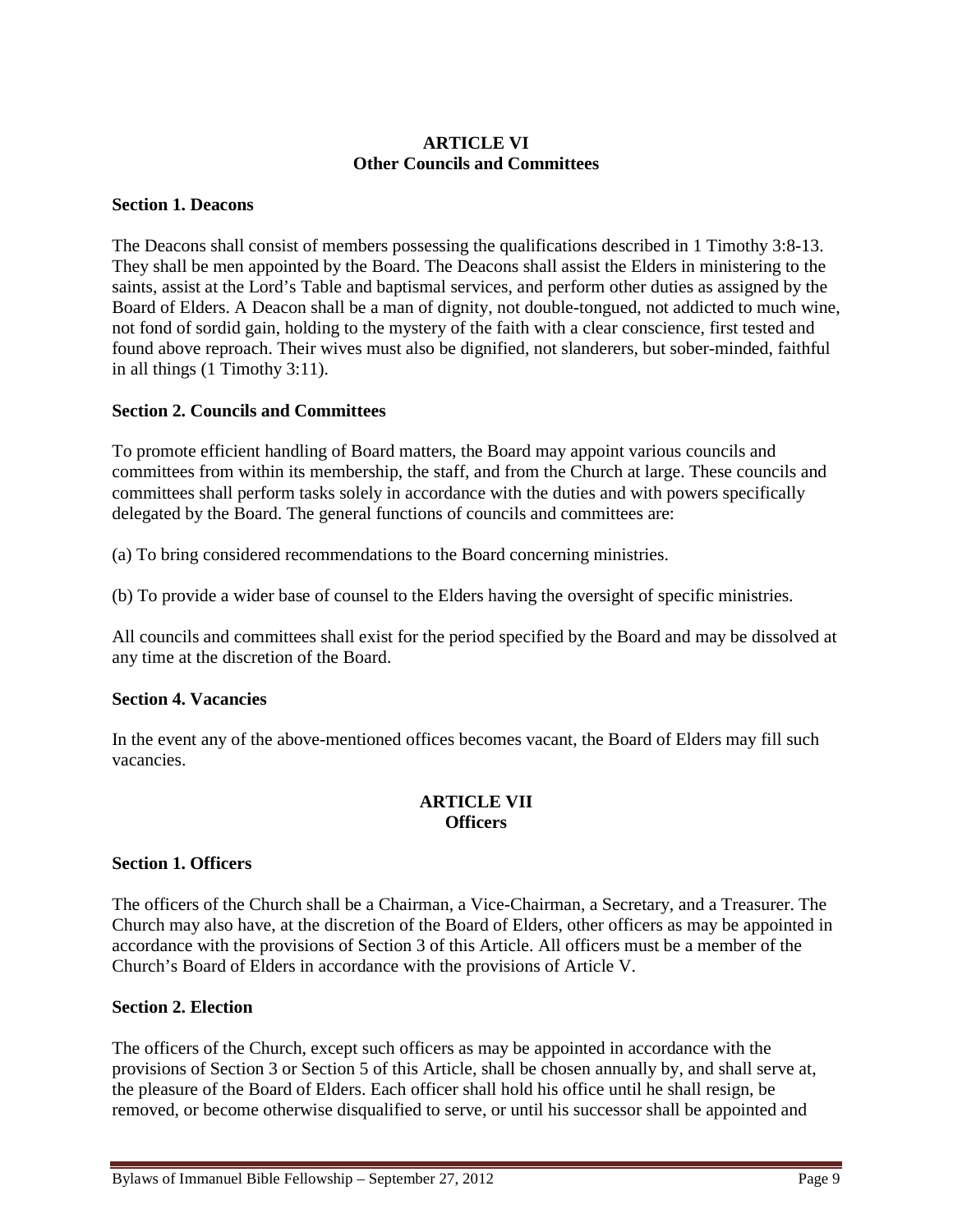qualified.

# **Section 3. Subordinate Officers**

The Board of Elders may appoint, and may empower the Chairman to appoint, such other officers as the business of the Church may require, each of whom shall hold office for such period, have such authority, and perform such duties as are provided in the Bylaws or as the Board of Elders may from time to time determine.

# **Section 4. Removal and Resignation**

Any officer may be removed from office by decision of the Board of Elders. The reason for any removal from office will be clearly made known to the officer being removed. All decisions by the Board of Elders are final. Any officer may resign at any time without prejudice to the rights, if any, of the Church under any contract to which the officer is a party, by giving written notice to the Board of Elders, or to the Chairman, or to the Secretary of the Church. Any such resignation shall take effect at the date of the receipt of such notice or at any later time specified therein; and, unless otherwise specified therein, the acceptance of such resignation shall not be necessary to make it effective.

# **Section 5. Vacancies**

A vacancy in any office because of death, resignation, removal, disqualification, or any other cause shall be filled through appointment by the Board of Elders.

# **Section 6. Inability to Act**

In the case of absence or inability to act of any officer of the Church and of any person herein authorized to act in his place, the Board of Elders may from time to time delegate the powers or duties of such officer to any other officer or other member of the Board whom the Board may select.

# **Section 7. The Chairman**

The Chairman shall be the Chief Executive Officer of the Church and shall, subject to the control of the Board of Elders, have general supervision, direction, and control of the activities and officers of the Church. He shall preside at all meetings of the Board of Elders, which are to be conducted according to the scriptural principles such as set forth in Philippians 2:2-8. He shall be an ex officio member of all the standing committees, if any, and shall have powers and duties as may be prescribed by the Board of Elders or the Bylaws.

# **Section 8. Vice-Chairman**

In the absence or disability of the Chairman, the Vice-Chairman shall perform all the duties of the Chairman, and when so acting shall have all the powers of, and be subject to all the restrictions upon, the Chairman. The Vice-Chairman shall have such other powers and perform such other duties as from time to time may be prescribed for him by the Board of Elders or the Bylaws.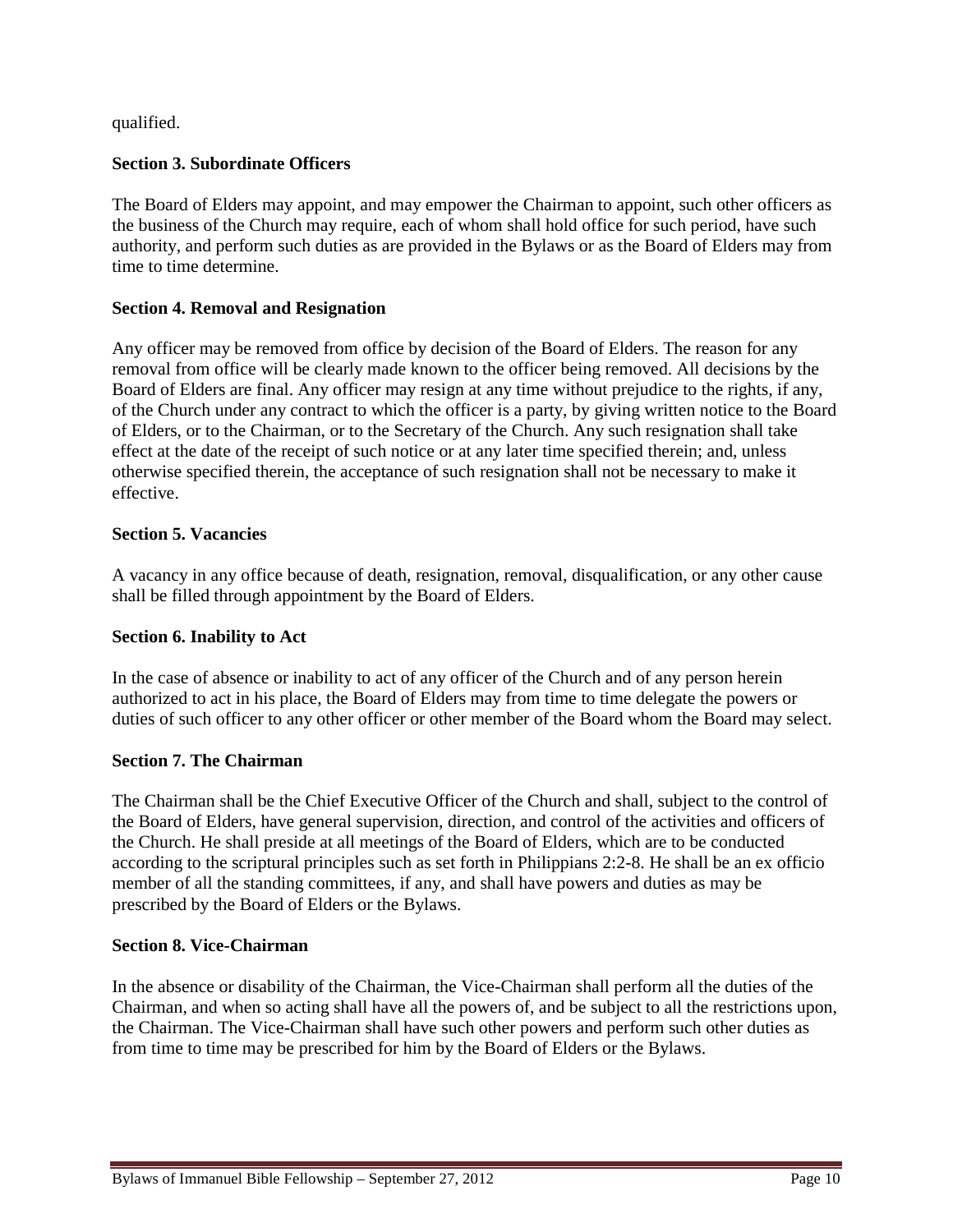#### **Section 9. Secretary**

The Secretary shall keep, or cause to be kept, a book of minutes at the principal office or such other place as the Board of Elders may order, of all meetings of the members, the Board and its committees, with the time and place of holding, whether regular or special, and if special, how authorized, the notice thereof given, the names of those present at the meetings, the Board and committees' meetings, and the proceedings thereof.

The Secretary shall keep, or cause to be kept, a copy of the Church's Constitution, Bylaws, and Statements of Faith, as amended to date. The Secretary shall give, or cause to be given, notice of all meetings of the Board and any committees thereof required by these Bylaws or by law to be given, and shall have such other powers and perform such other duties as prescribed by the Board. The Secretary shall keep, or cause to be kept at the principal office of the Church, a church membership register, or a duplicated membership register, showing the names of the members and their addresses.

### **Section 10. Treasurer**

The Treasurer shall ensure the stewardship of the physical and financial resources of the Church, "taking precaution that no one should discredit us in our administration…for we have regard for what is honorable, not only in the sight of the Lord, but also in the sight of men" (2 Corinthians 8:20-21). He shall select "men of good reputation, full of the Spirit and of wisdom" (Acts 6:3) to implement and accomplish this responsibility.

The Treasurer shall ensure that all financial activities and transactions are consistent with these Bylaws.

The Treasurer shall keep and maintain, or cause to be kept and maintained, adequate and correct accounts of the properties and business transactions of the Church. The books of account shall at all reasonable times be open to inspection by any Elder.

The Treasurer shall deposit, or cause to be deposited, all monies and other valuables in the name and to the credit of the Church with such depositories as may be designated by the Board of Elders. He shall disburse, or cause to be disbursed, the funds of the Church as may be ordered by the Board of Elders, shall render, or cause to be rendered, to the Chairman and the Elders, whenever they request it, an account of all the transactions and of the financial condition of the Church, and shall have such other powers and perform such other duties as may be prescribed by the Board of Elders. He shall make, or cause to be made, the financial reports at each regular Board meeting and at the annual meeting of members.

# **ARTICLE VIII Ordination and Commissioning**

#### **Section 1. Ordination**

Ordination refers to the unanimous recognition by the Board of Elders of a man's call to the ministry, preparation as a shepherd, and qualification to serve. Ordination shall be conferred for life, so long as the man continues to manifest the qualifications of the office.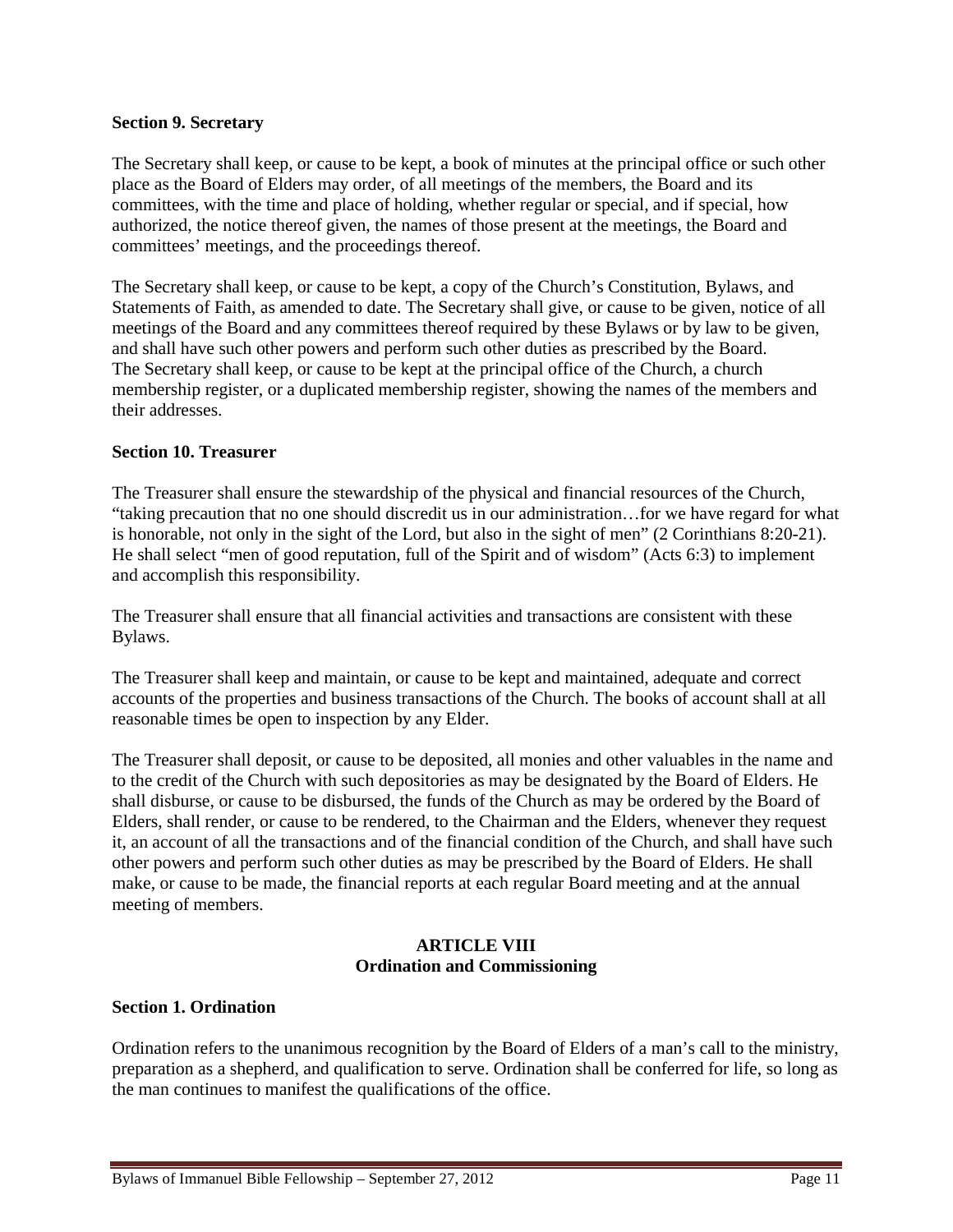#### **Section 2. Licensing**

The license is issued by the Board of Elders and is given in recognition of a man's call to that ministry. Its aim is to allow a man to perform the ecclesiastical duties and functions of the church. Licenses will be evaluated and issued on a yearly basis.

#### **Section 3. Commissioning**

When local-church certification is required for ministry where ordination would be unnecessary or inappropriate, such person may be commissioned by the Board of Elders to minister. This authorization continues as long as the opportunity to minister remains in effect and as long as the person maintains the qualifications for ministry.

### **ARTICLE IX The Pastor-Teacher**

#### **Section 1. Selection**

The Pastor-Teacher (also known as Senior Pastor) shall be selected by the Board of Elders and appointed to the position of Pastor-Teacher. He is also considered to be a member of the Board of Elders. He shall remain in office an indefinite period of time subject to the following reservations: The Elders reserve the right to dismiss the Pastor-Teacher upon giving him one month's written notice of its intention to dismiss. One month's notice shall not be required in cases of biblical disqualification (1 Timothy 3:1-7; Titus 1:6-9). The Pastor-Teacher must give one month's notice if he intends to resign. The time limit of a Pastor-Teacher's resignation or dismissal is subject to a lesser time if both the Pastor-Teacher and the Board by mutual agreement provide otherwise.

#### **Section 2. Duties**

The Pastor-Teacher shall be an ex officio member of all councils and committees, and he shall be responsible to the Board of Elders. The Pastor-Teacher shall arrange for all public and regular services of the Church and shall be responsible for general oversight of the spiritual welfare of the Church. In the absence of the Pastor-Teacher, the Board of Elders (or a duly appointed Committee of the Board, per Article V, Section 17 of these Bylaws, at the sole discretion of the Board), shall be responsible to arrange for the public and regular services of the Church.

#### **Section 3. Qualifications**

The Pastor-Teacher, being a member of the Board of Elders, is subject to the same qualifications as the Board of Elders as described in Article V, Section 4, of these Bylaws.

#### **ARTICLE X Settlement of Disputes**

#### **Section 1. General**

In any dispute arising between Church members, Elders, or staff pertaining to any matter of spiritual teaching or practices, Church finances, or title to property purchased with Church contributions, the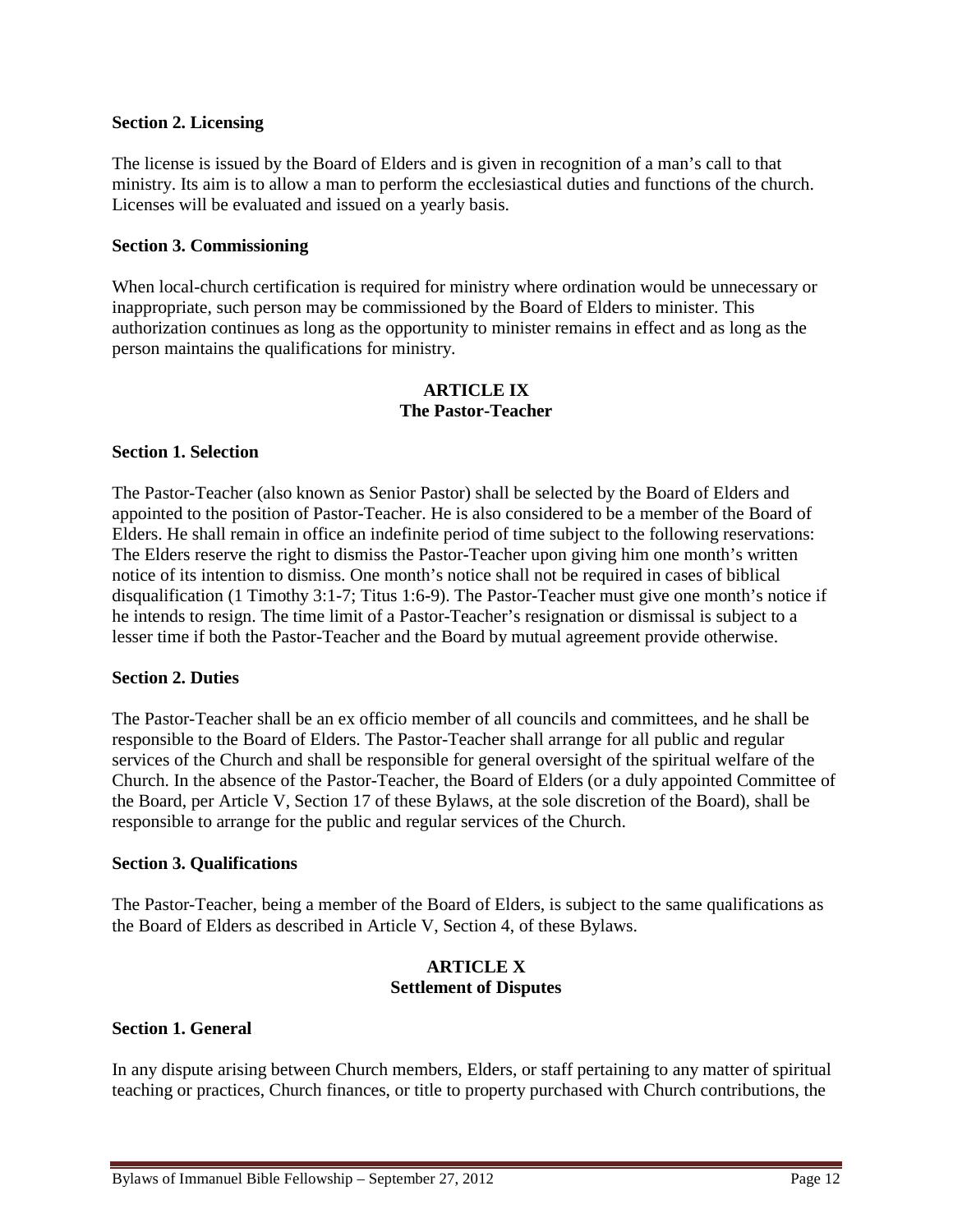dispute shall be resolved by the Board of Elders of the Church (or a duly appointed Committee of the Board, per Article V, Section 17 of these Bylaws, at the sole discretion of the Board). A decision shall be reached after prayerful consideration, in a spirit of humility, with each Elder regarding one another before himself and striving to preserve the unity of the Spirit in the bond of peace (Ephesians 4:1-3).

# **ARTICLE XI Other Provisions**

# **Section 1. Endorsement of Documents, Contracts**

The Board of Elders, except as in the Bylaws otherwise provided, may authorize any officer or officers, agent or agents, to enter into any contract or execute any instrument in the name of and on behalf of the Church. Such authority may be general or confined to specific instances. Unless so authorized by the Board of Elders, no officer, agent or employee shall have any power or authority to bind the Church by any contract or agreement, or to pledge its credit, or to render it liable for any purpose or to any amount. Subject to the provisions of applicable law, any note, mortgage, evidence of indebtedness, contract, conveyance, or other instrument in writing and any assignment or endorsement thereof executed or entered into between this Church and any other person, when signed jointly by the Chairman or Vice-Chairman, and the Secretary and the Treasurer of this Church shall be valid and binding on this Church in the absence of actual knowledge on the part of the other person that the signing officers had no authority to execute the same.

#### **Section 2. Amendments**

These Bylaws may be amended and new and additional Bylaws may be made from time to time at any time by the Board of Elders in the exercise of the power granted to said Board of Elders in these Bylaws.

# **Section 3. Record of Amendments**

Whenever an amendment or new Bylaw is adopted, it shall be copied in the book of minutes with the original Bylaws, in the appropriate place. If any Bylaw is repealed, the fact of repeal with the date of the meeting at which the repeal was enacted or written assent was filed shall be stated in said book.

# **ARTICLE XII Receipt, Investment, and Disbursement of Funds**

# **Section 1. Receipt of Funds**

The Church shall receive all monies or other properties transferred to it for the purposes for which the Church was formed (as shown by the Constitution of Immanuel Bible Fellowship). However, nothing contained herein shall require the Board of Elders to accept or receive any money or property of any kind if it shall determine in its discretion that receipt of such money or property is contrary to the expressed purposes of the Church as shown by said Constitution.

# **Section 2. Management of Funds**

The Church shall hold, manage, and disburse any funds or properties received by it from any source